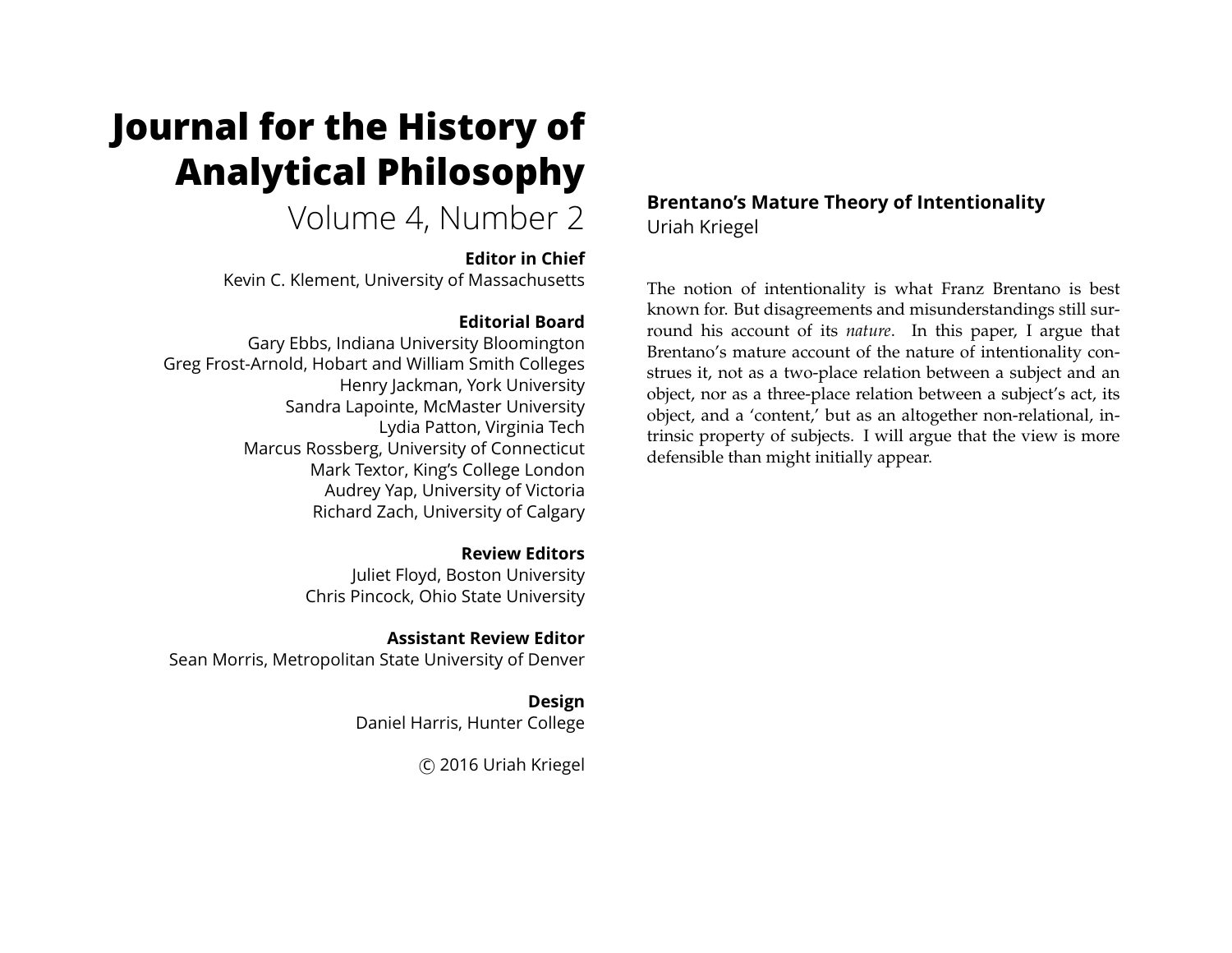# **Brentano's Mature Theory of Intentionality**

Uriah Kriegel

# **1. Introduction**

The notion of intentionality is what Franz Brentano is best known for. It is striking, though, just how little there is in Brentano's main work, the *Psychology from an Empirical Standpoint* [\(Brentano 1874\)](#page-14-0), about the nature of intentionality. Long discussions are dedicated to arguing that intentionality is the mark of the mental, but to say this is not yet to say anything about what intentionality *is*. On the issue of the nature of intentionality, all we find in the *Psychology* are the 97 words (in the German original) constituting the 'intentionality passage.' Here is the paragraph in full: $<sup>1</sup>$  $<sup>1</sup>$  $<sup>1</sup>$ </sup>

Every mental phenomenon is characterized by what the Scholastics of the Middle Ages called the intentional or mental inexistence of an object (*Gegenstandes*), and what we might call, though not wholly unambiguously, reference (*Beziehung*) to a content (*Inhalt*), direction (*Richtung*) toward an object (*Object*) (which is not to be understood here as meaning a thing/entity (*Realität*)), or immanent objectivity/objectness (*Gegenständlichkeit*). Every mental phenomenon includes/contains (*enthält*) something as object (*Object*) within itself, although they do not all do so in the same way. In presentation, something is presented, in judgment something is affirmed or denied, in love loved, in hate hated, in desire desired and so on. [\(Brentano 1874,](#page-14-0) 124–25 [88])

On the basis of this passage alone, interpretive debates have flourished in more than one philosophical tradition. The dominant interpretation, thought to require the least interpretive 'creativity,' ascribes to Brentano an 'immanentist' account of intentionality. According to this, intentionality is a relation between subjects' intentional acts and immanent objects, objects that exist only 'in the subject's head.' That is, when *S* perceives a tree, there is (i) a perceptual act taking place in *S*, (ii) a 'mental tree' or 'tree-idea' in *S*'s mind, and (iii) a primitive intentional relation that (i) bears to (ii). Perhaps partly because this immanentist theory is taken to suffer from fatal flaws, $^2$  $^2$  some have attempted to reinterpret the passage so as to ascribe to Brentano a more plausible account (e.g., [Moran 1996;](#page-15-0) [Chrudzimski 2001\)](#page-14-1).<sup>[3](#page-1-2)</sup> Proponents of the immanentist interpretation tend to dismiss these endeavors as 'twisting Brentano's words' [\(Smith 1994,](#page-15-1) 40; see also [Crane 2006\)](#page-14-2).

My own view is that the passage is too short and underdeveloped to discriminate among a number of importantly different accounts: many accounts of the nature of intentionality will be compatible with Brentano's 97 words. The choice of interpretation is thus strongly underdetermined by the textual evidence. Moreover, it is not implausible that at that early stage of his career, Brentano had simply not yet worked out anything very specific, perhaps had not even appreciated the multitude of theoretical options. What is clear, in any case, is that by 1911 Brentano had developed a much more textured account

<span id="page-1-0"></span><sup>&</sup>lt;sup>1</sup>Quotations cite page numbers from (Book I of) Kraus' 1924 edition of the *Psychology*, with page numbers in the 1973 English edition in brackets. For the most part the translations are mine.

<span id="page-1-1"></span><sup>&</sup>lt;sup>2</sup>There are ontological, epistemological, and phenomenological worries: ontologically, it is unclear what to make of the notion of a 'mental tree'; epistemologically, it is thought to raise a 'veil of appearances' between the subject and the external world; phenomenologically, it is in conflict with the so-called transparency of experience, the observation that when attending to our own experience it is hard to pick up on anything other than what the experience represents.

<span id="page-1-2"></span> $3$ The other option would be to defend the immanentist theory, or a slightly modified variant, against the objections to it (see, for example, [Brandl 2005\)](#page-14-3).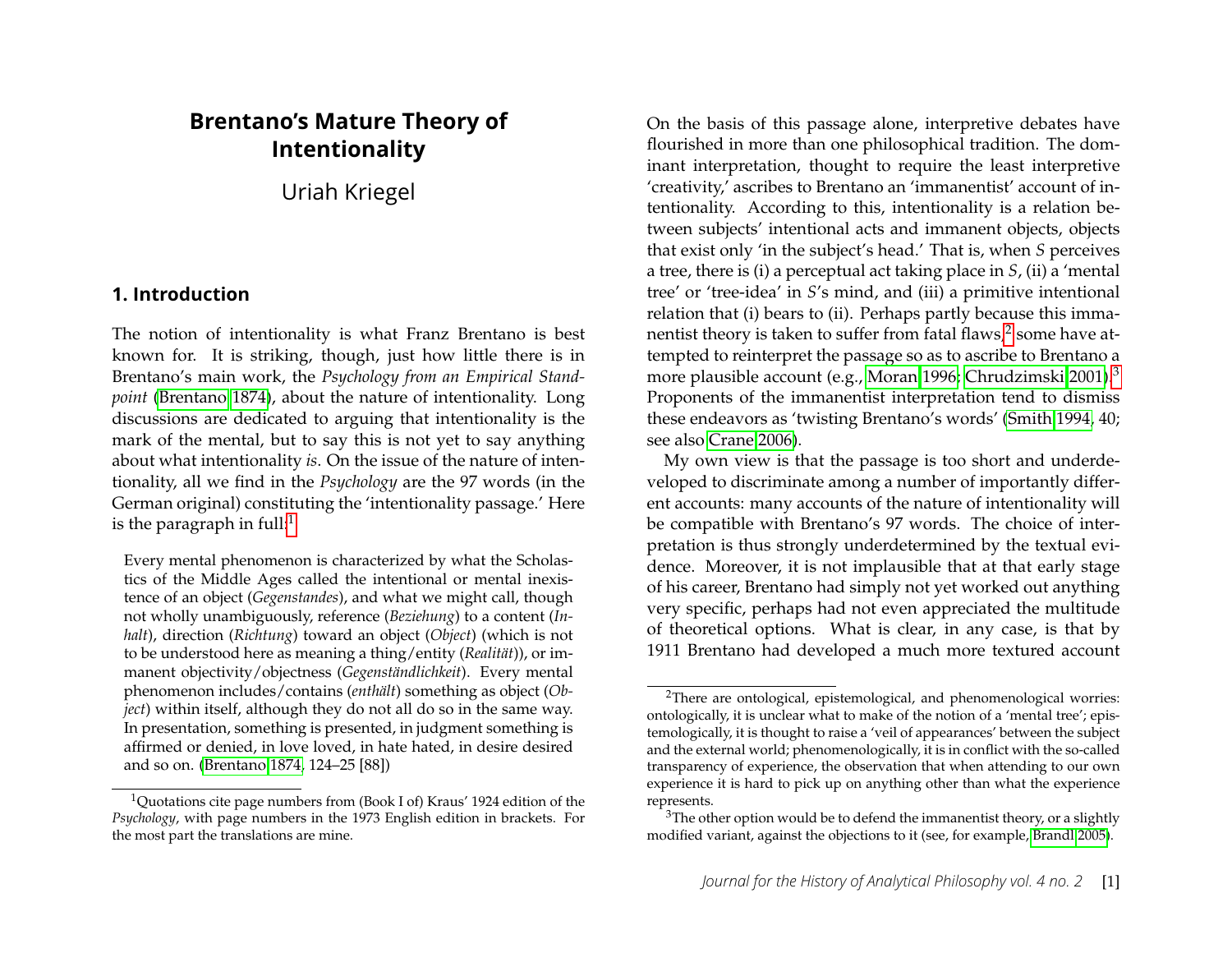of the nature of intentionality. In 1911, the last four chapters of the *Psychology* were reprinted, in slightly reedited form, along with eleven appendices, under the title *The Classification of Mental Phenomena* [\(Brentano 1911\)](#page-14-4). In the first of these appendices [\(1911,](#page-14-4) 133–38 [271–75]), Brentano presents a more determinate and worked out account of intentionality, to which I will refer as the 'mature account.' My goal in this paper is to defend the following thesis about it:

**Intrinsicness** Brentano's mature account assays intentionality as an intrinsic property of subjects.[4](#page-2-0)

The thesis Intrinsicness ascribes to Brentano has two important elements: (i) it assays intentionality as an intrinsic, nonrelational property and (ii) it construes that property as a property not of intentional *acts*, but of *subjects*. I start by developing more fully this interpretation of Brentano's mature theory ([§2\)](#page-2-1), then present Brentano's argument for it ([§3\)](#page-6-0). I then defend the ascription of the relevant view to Brentano against interpretive objections ([§4\)](#page-7-0), and finally defend Brentano's view, as here interpreted, against philosophical objections ([§5\)](#page-9-0).

### <span id="page-2-1"></span>**2. Brentano's Mature Theory of Intentionality**

A first step toward understanding Brentano's view is a correct appreciation of his conception of the intentional object. The notion of an intentional object involves a tangle of substantive and

terminological issues. With deliberate artifice, let us pretend that it is a matter of simple terminological decision whether when subject *S* veridically perceives a tree, the expression 'intentional object' will be used to denote (a) the external tree targeted by *S*'s perception or (b) a different entity which might be called the-presented-tree or the-tree-qua-presented. On this terminological issue, it is clear that the mature Brentano chose the first route. In a 1905 letter to Anton Marty, he writes:

It has never been my view that the [intentional] object is identical to the *presented object* (*vorgestelltes Objekt*). A presentation, for example a horse-presentation, has as its [intentional] object not the *presented thing* but rather the *thing*, in this case not a *presented horse* but rather a *horse*. [\(Brentano 1930,](#page-14-5) 87–8 [77])

This 'decision' raises, however, three important questions: (i) how to understand the status of the intentional object in nonveridical experiences, (ii) how to understand the nature of the relation between the intentional act and the intentional object, and (iii) whether the intentional relation involves also a third relatum, sometimes called 'content.'

Debates among Brentano's students [\(Twardowski 1894;](#page-15-2) [Meinong 1904\)](#page-14-6), and Brentano's own reflections on the various theoretical options in the area (see [Chrudzimski 2001,](#page-14-1) chaps. 2– 7), have concerned mostly these issues. Perhaps through witnessing the various options' travails, in particular as concerns the accommodation of radical error and hallucination, Brentano, as I read him, had by 1911 come to the position that intentionality is not a relation at all, but a non-relational property of the intentional act, or rather of the subject performing that act.

The title of the relevant 1911 piece already suggests this notion: 'Mental reference (*Beziehung*) as distinguished from relation (*Relation*) in the strict sense.' This suggests that, *strictly* speaking, intentionality is not a relation. $5$  The point is articu-

<span id="page-2-0"></span> $4$ I use the expression 'intrinsic property,' as is common, to denote a property that something has not in virtue of bearing a relation to anything else independent from it. This allows two scenarios: where the thing does not bear a relation to anything, and where it bears a relation to a part of itself (as when a person is intrinsically legged in virtue of having a leg as part). Sometimes the expression 'intrinsic property' is used to denote a property that something cannot exist without having—the property is thus 'intrinsic' to the thing's nature. However, I prefer to use 'essential property' to denote that kind of property.

<span id="page-2-2"></span><sup>5</sup>This title does contain some ambiguities, insofar as (i) mental reference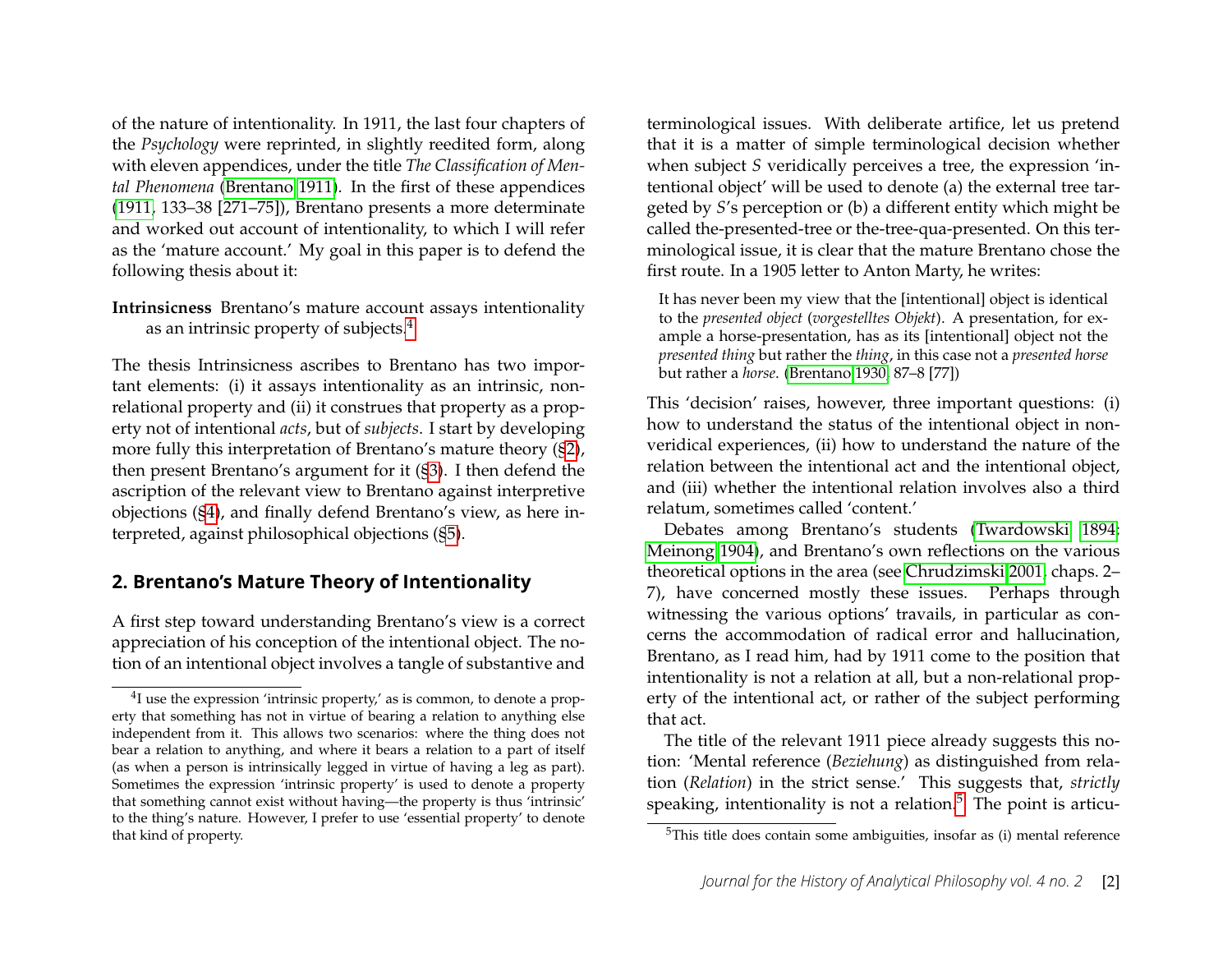lated most clearly here:

The terminus of the *so-called relation* does not in reality need to exist at all. For this reason, one could doubt whether we really are dealing with something relational here, and not rather with something in certain respects *relation-like* (*Relativen Ähnliches*), something which might therefore be called quasi-relational/relationalish (*Relativliches*). [\(Brentano 1911,](#page-14-4) 134 [272])

The English translators chose to translate *Relativliches* as 'quasirelational,' but the expressions 'relational-ish' and 'relationlike' may in truth be more felicitous. The expression 'quasirelational' suggests a status curiously intermediate between those of being relational and being non-relational. As the rest of the passage shows unequivocally, however, Brentano's idea is rather that intentionality bears some important *similarities* to a relation but strictly speaking is not a relation. This is why Brentano refers to a 'so-called relation' and voices 'doubt whether we are really dealing with something relational' (where this seems to be a stylistically guarded negative assertion rather than genuine doubt). As [Moran](#page-15-0) [\(1996,](#page-15-0) 11) puts it, by *Relativliches* Brentano 'seemed to mean that it [intentionality] only looked like a relation.' *Strictly speaking*, intentional properties are non-relational, monadic properties. Brentano works out the similarities between intentional properties and relations in the sentences immediately following this passage, but consistently refers to them as mere similarities.<sup>[6](#page-3-0)</sup>

The expression 'relation-like' is thus apt, as it suggests something non-relational that resembles relations in some respects (rather than some intermediate status between relational and non-relational).

What does it mean to say that intentionality is not a relation? Clearly, the surface grammar of '*S* is thinking of dragons' is relational. Perhaps the idea is that such a statement also has a (very different) 'deep grammar,' one that reflects more accurately the ontological structure of its truthmaker. The goal, then, is to find the kind of paraphrase whose 'surface grammar' would be the same as the 'deep grammar' of '*S* is thinking of dragons' and that would manifest the non-relational character of the latter. The 'deep grammar' claim boils down to this, then: (i) '*S* is thinking of dragons' is paraphraseable into some statement *P* whose grammatical structure is non-relational, and (ii) the ontological structure of the truthmaker of '*S* is thinking of dragons' is more accurately reflected in *P*'s grammatical structure. The question is: what exactly is *P*?

Several options are available. One is *adverbialism*, where '*S* is thinking of dragons' is paraphrased into '*S* is thinking dragonly' or '*S* is thinking dragon-wise.' Here the grammar suggests that the subject, *S*, is engaged in a certain *activity*, thinking, and is engaged in it in a certain *manner*, namely dragon-wise. There is no relation between *S* and a separate entity or group of entities, only a first-order monadic property (thinking) of *S* and a second-order property (occurring dragon-wise) of the firstorder property (or of *S*'s instantiating of the first-order property).[7](#page-3-1)

Some scholars ascribe such adverbialism to Brentano [\(Moran](#page-15-0)

might yet be a relation in some loose sense and (ii) it is not immediately transparent that mental reference is the same thing as intentionality. But the passage I discuss in the text next seems to me to remove these ambiguities.

<span id="page-3-0"></span> $6$ The similarity, according to Brentano, is that both when we think of a (two-place) relation and when we think of intentionality, we have in mind two objects, and we think of one of them directly ('*in recto*') and of the other indirectly ('*in obliquo*'). Thus, thinking that Jim is taller than Jane and thinking that Jim is thinking of Jane both involve having two objects in mind, Jim and Jane, and representing Jim directly and Jane indirectly. This is the crucial similarity between intentionality and bona fide relations, according to Brentano.

<sup>(</sup>For what it is worth, it strikes me personally that this claim of similarity is fraught with difficulties, but that other claims in the vicinity would indeed show important similarities between the non-relational property of intentionality and paradigmatic relations and relational properties.)

<span id="page-3-1"></span> $7$ For a more detailed development of the adverbial machinery, and a hesitant defense of the underlying philosophical idea, see [Kriegel](#page-14-7) [\(2011,](#page-14-7) chap. 3).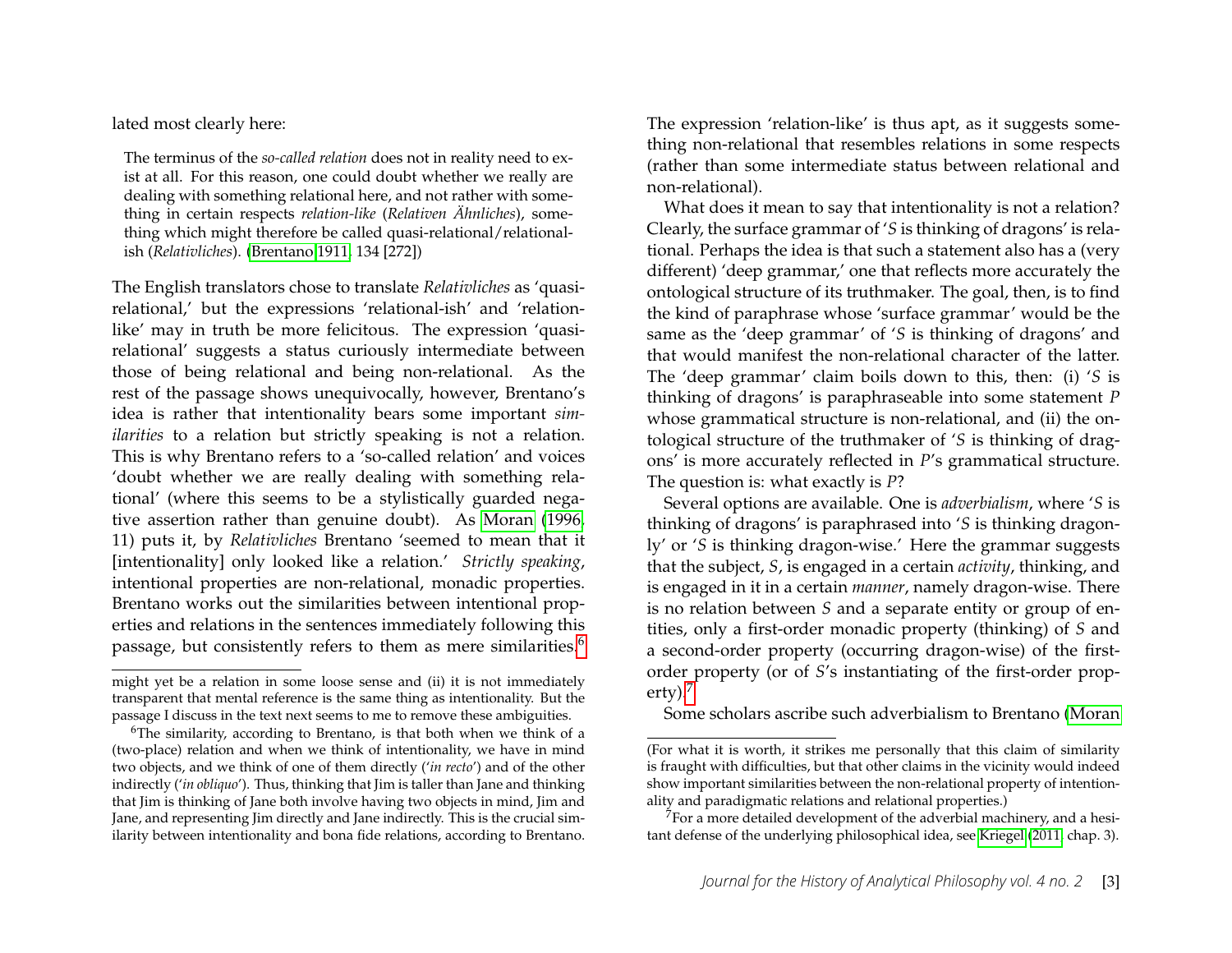[1996;](#page-15-0) [Chrudzimski and Smith 2004\)](#page-14-8). Presumably, however, what they have in mind is primarily the non-relational construal of intentionality. The adverbialist technique for rendering that construal intelligible is only one option. Another option is what we might call *hyphenism*, where '*S* is thinking of dragons' is paraphrased into '*S* is thinking-of-dragons.' The purpose of the hyphens is to intimate that 'thinking-of-dragons' is a grammatically simple, unstructured predicate, of which 'dragons' is a merely *morphological*, but not *syntactic*, part. Compare: 'apple' is a morphological but not syntactic part of 'pineapple.' Accordingly, something's being a pineapple does not involve an apple as part or component. Likewise, someone's thinking-ofdragons does not involve as part dragons: dragons are not constituents of the truthmaker of '*S* is thinking-of-dragons.' The only constituents of the truthmaker are *S* and its monadic property (which, misleadingly, is denoted by a composite-sounding predicate).[8](#page-4-0) As in adverbialism, there is no relation involved. Unlike in adverbialism, no second-order property is invoked either.

Brentano himself appeals neither to adverbialization nor to hyphenation. The closest he comes to adopting a specific paraphrase technique is in describing the subject, especially in his metaphysical writings (esp. [Brentano 1933\)](#page-14-9), as *this kind of thinker* or *that kind of thinker*, in the sense of that-which-thinks (*Denkendes*). This can be developed into what we may call *subjectism*, where '*S* is thinking of dragons' is paraphrased into '*S* is a dragons-thinker.' Here the grammar suggests a monadic property of the subject, that of being a particular species of the genus Thinker. Brentano writes:

'There is' has its strict or proper meaning when used in connection with genuine logical names [i.e., expressions used to refer to enti-

ties], as in 'There is a God' or 'There is a man.' In its other uses, 'there is' must not be taken in its strict sense ... [Thus,] 'There is something which is the object of thought (*ein Gedachtes*)' may be equated with [paraphrased into] 'There is something which thinks (*ein Denkendes*).' [\(Brentano 1930,](#page-14-5) 79 [68])

#### More generally:

... not the contemplated round thing, but the person contemplating it is what is in the strict sense. This fiction, that there is something which exists as a contemplated thing, may also prove harmless, but unless one realizes that it is a fiction, one may be led into the most glaring absurdities ... Once we have translated [paraphrased] statements about such fictive objects into other terms, it becomes clear that the only thing the statement is concerned with is the person who is thinking about the object. [\(Brentano 1933,](#page-14-9) 8 [18])

Here Brentano holds that intentional truths require as truthmakers only subjects (thinkers) and their taxonomizing into kinds; only careless constructions in public language mislead us into thinking there are further constituents in these truth-makers.<sup>[9](#page-4-1)</sup>

A word on the issue of taxonomizing. A dragon-thinker is a species of a thinker, and a green-dragon-thinker is a subspecies of it. For Brentano, in asserting '*S* is thinking of a green dragon,' we talk of an object (a green dragon) to indirectly classify the subject. This phenomenon is more familiar from other parts of our mentalistic discourse. It is often remarked that we have no better way to describe our visual experiences than indirectly, in terms of the color and shape properties of the objects of which they are experiences. Asked to describe your visual experience of a Mondrian, you are likely to fall back on terms which strictly

<span id="page-4-0"></span><sup>&</sup>lt;sup>8</sup>We could obtain the same result with 'sequencing' instead of hyphenation: we could write out '*S* isThinkingOfDragons,' or even '*S* is TOD' for short.

<span id="page-4-1"></span><sup>9</sup>The *reason* Brentano prefers subjectism over adverbialism and hyphenism seems to do with his 'reist' ontology. Discussing reism and how it supports subjectism will take us too far afield, but see [Kriegel \(2015\)](#page-14-10) for a detailed discussion of reism.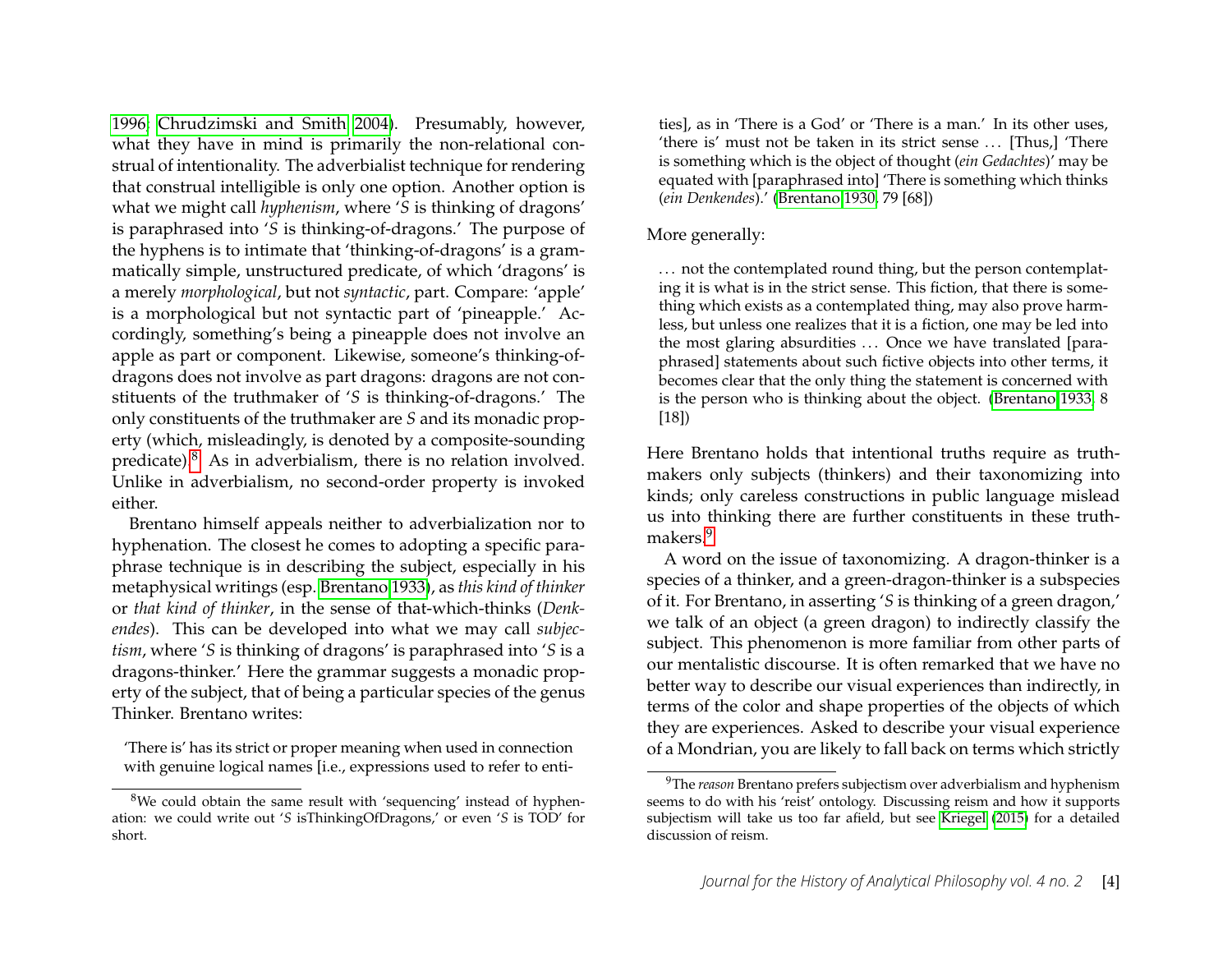speaking denote properties of the Mondrian you see, not properties of the seeing. If you are hallucinating the Mondrian, it is still true that your experience has the kind of qualitative character that it would have if it veridically presented an horizontal red rectangle at the bottom right corner, a vertical white rectangle next to it, and so on. That is, it is still true that your experience is *as of* an horizontal red rectangle at the bottom right corner, a vertical white rectangle next to it, etc. For Brentano, we essentially use the same strategy to classify our thoughts, judgments, desires, and other intentional states: we describe them indirectly by using terms for properties of what they are about (or would be about if they were veridical). Thus, we have no better way to describe a thought than by noting that it is *of dragons*, or *about the financial crisis*. More generally:

And so when we wish to state how one thinking individual differs from another, it is natural to characterize the thinker by reference to that which he is thinking about and to the way in which he relates to it as a thinker. We thus speak as though we were concerned with a relation between two things. . . . Our language in these cases treats the object of thought as though it were a *thing* along with the person who is thinking. [\(Brentano 1933,](#page-14-9) 15 [22])

For Brentano, then, every intentional state is but an intrinsic modification of a subject, and we parasitically use expressions originally designed to pick out worldly items to indirectly describe these intrinsic modifications. A correct thought is accurately described by describing its object; an incorrect thought is accurately described by describing the object it would have if it were correct. Thus, in a 1911 letter to his *Enkelschüler* Franz Hillebrand, Brentano writes:

[W]e can say that a centaur, if it were to exist, would be a creature whose upper parts are like those of a man and whose lower parts are like those of a horse. ... [I]n such a case, it would be better to say that one is describing, not a centaur, but someone who is thinking about a centaur  $\ldots$  [\(Brentano 1930,](#page-14-5) 114 [101])

Ultimately, it is this reliance on terms for external objects' properties to indirectly describe the intrinsic properties of subjects that has misled philosophers to construe thought as an honestto-goodness relation between a subject and an object.

It is part of Brentano's view that, in cases of non-veridical presentation, strictly speaking there *are* no intentional objects. Conscious states involve intentional acts, which are intrinsic modifications of the subject, and intentional-object talk is just a device for characterizing different modifications. Importantly, intentional-object talk is still useful in classifying and describing a non-veridical intentional state. For we can still classify an intentional state according to the intentional object there would be if it were correct. Call this kind of 'would-be intentional object' a *merely-intentional object*. The present point could be summarized as follows: it is hard to classify or describe an intentional state without mentioning its intentional or merelyintentional object; all the same, strictly speaking there are no merely-intentional objects. Thus, in a 1904 fragment Brentano writes that 'there is nothing other than things, and "empty space" and "object of thought" (*Gedachtes*) do not name things' [\(Brentano 1930,](#page-14-5) 79 [68]). There are certainly objects which are intentional, namely, regular objects when targeted by some intentional act. But there are no objects which are *merely* intentional, that is, ones that have no other existence except insofar as they are targeted by some intentional act. To that extent, merely-intentional objects are useful fictions: there are no such things, but it is useful to cite them to indirectly describe and classify intentional states. In a 1916 dictation, Brentano explicitly describes intentional objects as useful fictions:

Obvious examples of such fictions are so-called *intentional beings* [i.e., merely-intentional objects]. We speak of 'a contemplated man,' or of 'a man who is thought about by this or that thinker,' and our statements are like those in which we actually do speak of a man. But in such a case what is presented *in recto* ['directly'] is [just] the person thinking of the man. [\(Brentano 1933,](#page-14-9) 19 [24])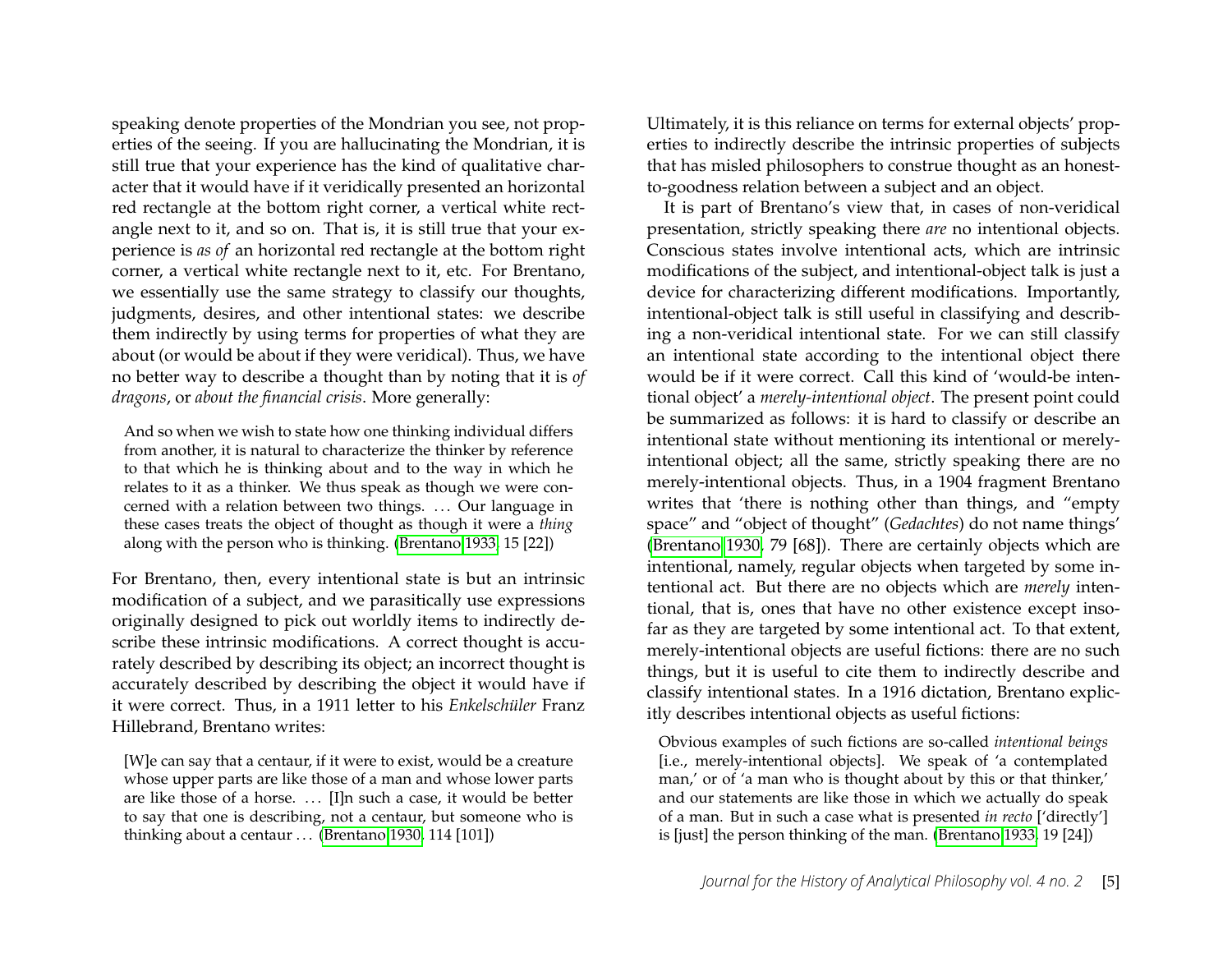Regardless of whether the man that *S* contemplates exists, what is really going on when *S* contemplates the man is that *S* exists and is intrinsically modified in a specific way, so that he can be described—classified—as a man-contemplator.

#### <span id="page-6-0"></span>**3. Brentano's Argument**

What is Brentano's *argument* for the non-relational account of intentionality? Much of the 1911 piece is dedicated to an analysis of statements about relations among nonexistent putative entities, outside intentional contexts. Brentano's mature position is that such statements are elliptical:

I am not unmindful that some people nowadays, in opposition to Aristotle, deny that both things must exist in order for something to be larger or smaller than another thing. [But . . . ] Someone who says that three is less than a trillion is not positively asserting the existence (*Existenz*) of a relation. He is saying, rather, that if there is a plurality/multitude (*Menge*) of three and a plurality/multitude of a trillion, that relation must obtain (*bestehen*) between them . . . [\(Brentano 1911,](#page-14-4) 134–5 [273])

The passage presupposes a mathematical nominalism according to which talk of numbers is just talk of pluralities or multitudes. But the main point does not depend on such nominalism. It is that a categorical statement such as 'Hobbits are cuter than dragons' only *appears* to assert (read: has a surface grammar suggesting) the obtaining or holding (*bestehen*) of the cuter-than relation. In reality, it is merely elliptical for the hypothetical statement 'If there were hobbits and dragons, the former would be cuter than the latter.' The hypothetical statement does not assert the obtaining, the actual instantiation, of any relation—it only says that *if* certain conditions were met, *then* that relation would obtain/be instantiated. Similarly when only one relatum exists: 'Dogs are cuter than dragons' is elliptical for 'If there were dragons, dogs would be cuter than them.' The point is

that the paraphrasing hypotheticals are true but do not require relation-instances among their truthmakers. At the same time, the unparaphrased categoricals are strictly speaking false, so do not require *any* truthmakers. Either way we are spared the need for relational *truth*makers.

Consider now an intentional expression, such as 'thinking of.' The view that thinking of *x* is a matter of bearing a certain relation to *x*, the thinking-of relation, leads to odd results. First, by Brentanian lights, it requires us to reinterpret '*S* is thinking of dragons' as elliptical for 'If there were dragons, *S* would be thinking of them.' Secondly, it requires us to consider the unparaphrased categorical '*S* is thinking of dragons' as strictly speaking false. But both consequences are implausible. Therefore, we should reject the view that thinking-of is a relation. Instead, we should construe it as a non-relational property of the subject, misleadingly denoted by a transitive verb.

The argument, then, is that *categorical* statements about intentional states can be true even where the 'intended object' does not exist, so intentionality cannot be a relation between an intentional state and an intentional object.

We may summarize Brentano's argument as follows. Let *S* be a statement composed of terms or expressions  $T_1, \ldots, T_n$  plus logical vocabulary. Let *N* be a proper subset of  $T_1, \ldots, T_n$ , whose members ostensibly refer to concrete particulars, and let *M* be the complement of *N* in  $T_1, \ldots, T_n$ . How can we tell whether *S* is a *relational statement*? A superficial criterion might require *M* to include a 'relational term' as member, where *T* is a relational term just if a grammatical statement involving *T* must involve at least two other terms. The problem with this criterion is that it gets the extension wrong: it correctly classifies as relational the statement 'Jimmy argued with Johnny,' but incorrectly classifies as relational 'Jimmy argued with conviction.' A deeper, more semantic criterion might require *M* to include a member that successfully refers to a relation, or require *S* to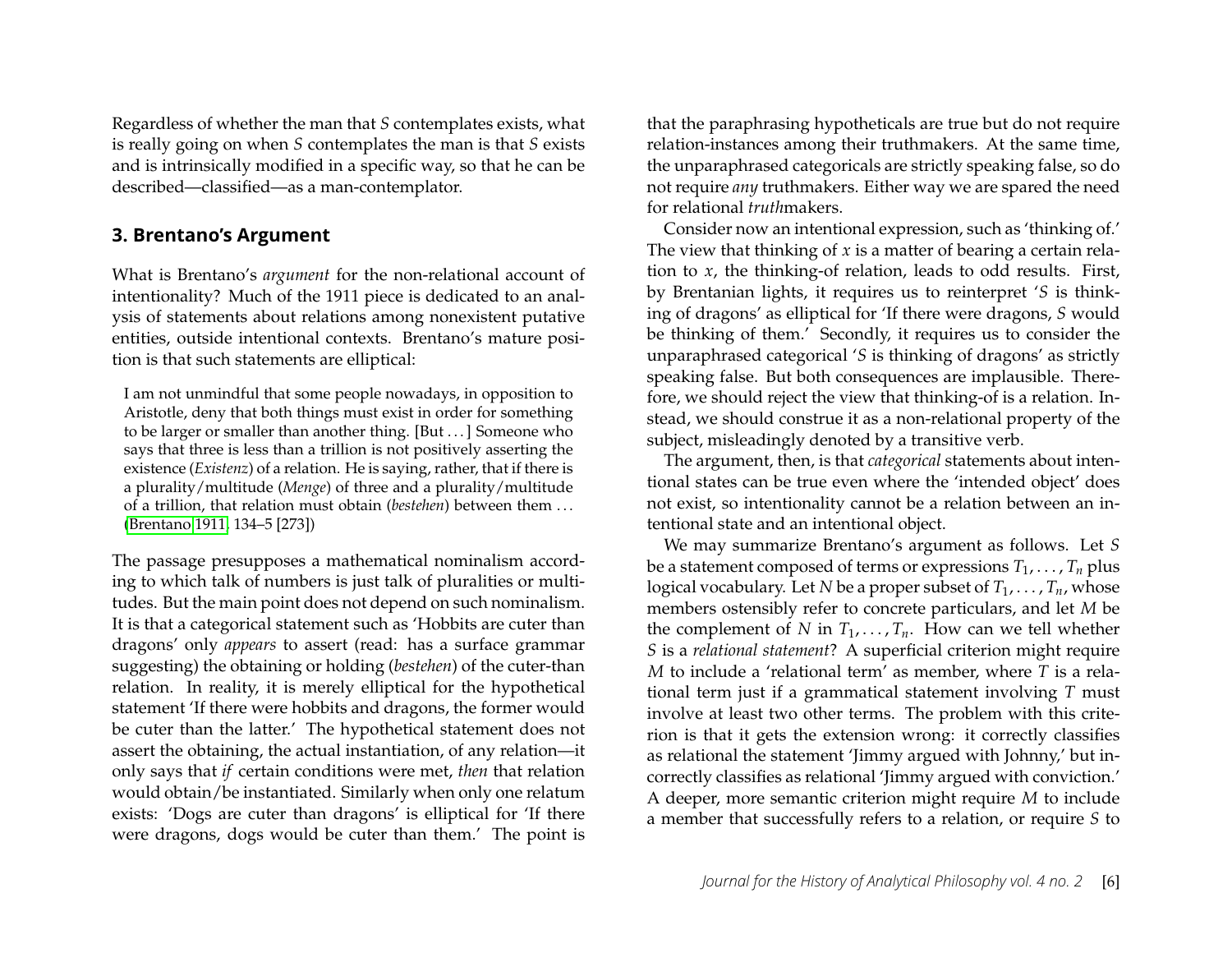have a relation among its truthmaker's constituents. That sort of criterion is surely right, but is dialectically unhelpful in the present context: we want to know whether 'Jimmy is thinking of dragons' is a relational statement, but only because we want to settle precisely the question of whether thinking-of is a relation. What would be useful for us would be a partly semantic criterion that does not presuppose knowledge of whether a relation is involved. In a way, this is what Brentano offers us. His proposed criterion may be put as follows:

*S* is relational iff: (i) *M* includes a relational term and (ii) for *S* to be both categorical and true, every member of *N* must successfully refer.

If some member of *N* fails to refer, *S* is either false or hypothetical (or else non-relational). For example, if 'Johnny' fails to refer, then the categorical 'Jimmy argued with Johnny' is false, though the hypothetical 'If Johnny existed, Jimmy would have argued with him' may be true. The key to Brentano's argument is the claim that some intentional statements are categorical and true even though some of the terms ostensibly referring to concrete particulars ('ostensibly singular') in them fail to refer. For example, 'Jimmy is thinking of Bigfoot' is true and categorical even though 'Bigfoot' fails to refer. Therefore, 'Jimmy is thinking of Bigfoot' is *not* a relational statement. And *there*fore, we have no reason to think that its truthmaker involves a relation as constituent.

Brentano's argument for the non-relational assay of intentionality may be represented as follows, then:

- 1. For any relational statement *S*, necessarily, if *S* is true and categorical, then all of *S*'s ostensibly singular expressions successfully refer;
- 2. For any intentional statement *S* ∗ , possibly, *S* ∗ is true and categorical, but some of S<sup>\*</sup>'s ostensibly singular expressions fail to refer; therefore,

3. For any intentional statement *S* <sup>∗</sup> and any relational statement  $\ddot{S}$ ,  $S^* \neq S$ .

This seems to me, on the face of it, a very strong argument indeed. Let us consider some objections, then, to the view I ascribe to Brentano (§5), but also to the ascribing of it (§4).

## <span id="page-7-0"></span>**4. Objections to the Interpretation**

To the ascribing, it might be objected that another interpretation of '*Relativliches*' is possible: intentionality *is* a relation, but a special kind of relation, where only one of the relata need exist. Perhaps this is what a 'quasi-relation' is: a relation whose occurrence or instantiation does not require the existence of all relata.

There is no doubt that Brentano seriously entertained this alternative account. In some of his unpublished fragments, he clearly expounds the idea—see esp. [Brentano \(1933,](#page-14-9) 167– 69 [126–27]), a dictation from 1915. One view might be that Brentano simply changed his mind sometime between 1911 and 1915 [\(Moran 1996\)](#page-15-0). Another, however, is that Brentano wanted to let the idea play out in private writings but what he *published* should still be taken as his considered view. Regardless, I would argue, charity exhorts us to focus on the 1911 view, because the envisaged notion of quasi-relation is forsooth not altogether intelligible. As far as I can see, saying that a dyadic relation can be instantiated even if only one relatum exists is no more plausible than saying that a monadic property can be instantiated even where there is no instantiator of it. On the face of it, it is absurd to think that the property of having mass *m* can be instantiated even if there is no object whose mass is *m*. (I am assuming here that mass is monadic.) It should strike us as equally absurd that some relation *R* might be instantiated in the absence of an appropriate number of relata.

An objector might insist that the 1915 dictation, being poste-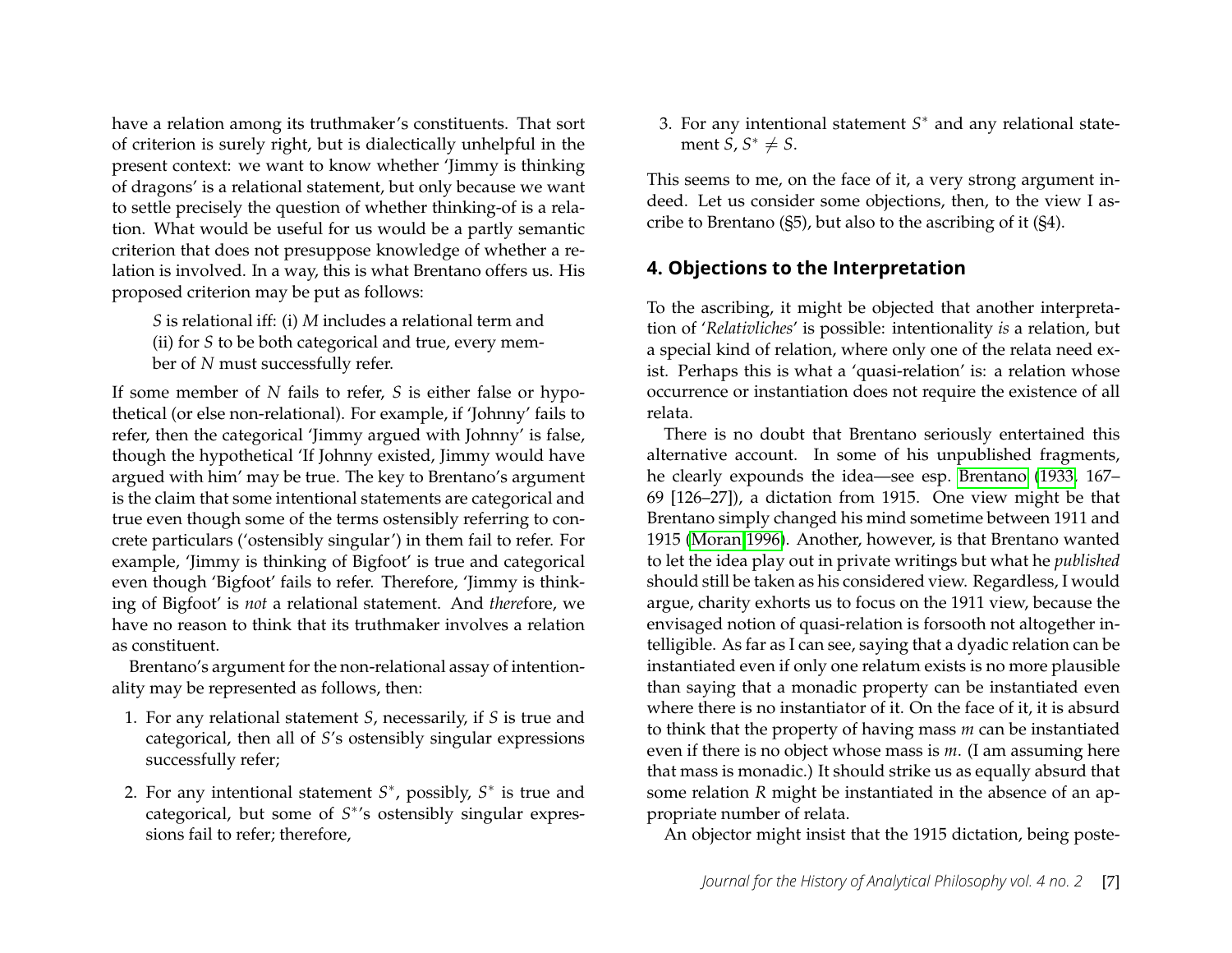rior to the 1911 appendix, must be taken to represent Brentano's final, considered position. My main response to this is that if we accept this reasoning, I would simply contend that Brentano took one final wrong turn, and would have done better to stick with his 1911 view. But it is not clear that we have to accept this reasoning. For it is significant, in this context, that Brentano *published* the 1911 piece but not the 1915 piece. For all we know, then, the 1915 piece is just an attempt to let a view play out and see where it goes and how it might be defended.<sup>[10](#page-8-0)</sup>

Another objection to the ascription of a non-relational view to Brentano is that Brentano clearly thinks that in thinking of a tree, one is *aware of* a tree-idea. The tree-idea is the *content* of one's thought. So even if the intentionality of one's thought does not involve a relation to a tree, it does involve a relation to this tree-idea. One way to put this is to say that intentionality is a relation to a content even if it is not a relation to an object. Another way is to say that intentionality is a relation to an immanent object even if it is not a relation to a transcendent object. However we put this, a relation is involved after all.

This objection relies on a confusion. The expression 'treeidea' can be read in two ways. One is as denoting a kind of mental tree that resembles worldly trees in some respects but exists only in the subject's mind. So construed, the notion of a tree-idea is both ontologically and phenomenologically suspect. A more plausible construal is that a tree-idea is simply an idea *of* a tree. But in this construal, the idea seems to be the intentional act, not the object (immanent or transcendent). Now,

it is true that in Brentano's picture one would still be *aware of* the tree-idea, but this is simply because for Brentano every intentional act is intentionally directed at itself [\(Brentano 1874,](#page-14-0) 179–80 [127]). Insofar as it is its own intentional object, then, the intentional act is something the subject is aware of. Nonetheless, it is still just the intentional act of the tree thought—not the thought's content or (primary) object!

A third objection to the ascription might appeal to Tim Crane's [\(2006\)](#page-14-2) unusual basis for an immanentist interpretation of Brentano. Crane does not rely primarily on the intentionality passage. Rather, his main reason for ascribing to Brentano an immanentist theory of intentionality is that for Brentano the intentional objects of perceptual experiences are Kantian appearances 'which are signs of an underlying reality but which are not real themselves' [\(Crane 2006,](#page-14-2) 23) (and instead 'only exist in the mind' [\(2006,](#page-14-2) 25).

Crane relies on passages from the opening chapter of the *Psychology*, where Brentano says, for example, that 'light, sound, heat, spatial location ... are not things which truly and really (*wahrhaft und wirklich*) exist' [\(Brentano 1874,](#page-14-0) 28 [19]). Consider a visual experience as of a yellow lemon. Brentano takes the yellow lemon presented by the experience to be a Kantian phenomenon (as opposed to a noumenon). However, Brentano nowhere says that such Kantian phenomena 'only exist in the mind.' On the contrary, he says very explicitly (including in the sentence just quoted) that they *do not exist at all*—not in the mind and not elsewhere. In ascribing the immanentist view to Brentano, Crane is *presupposing* that Kantian phenomena are immanent objects that exist only in the mind. This is quite a common view, of course, but it may not be Brentano's. The only view we can ascribe to Brentano is that Kantian phenomena are mere intentional objects of our conscious states. Since Brentano takes talk of intentional objects to be a roundabout way of describing the species of intentional act the subject is perform-

<span id="page-8-0"></span> $10$ This is particularly relevant given that Brentano apparently instructed his students to publish sparingly, and only material in genuinely good shape. It is well known that Husserl was Brentano's student in Vienna from 1884–86. In 1889 letter to his teacher, Husserl writes: 'My behavior to this point has demonstrated that the ambition to see my name in print as quickly and as often as possible has not driven me to premature publications. I am certain of your approval in this matter. I will only publish what I deem really useful (*nützlich*) . . . ' [\(Ierna 2015,](#page-14-11) 71)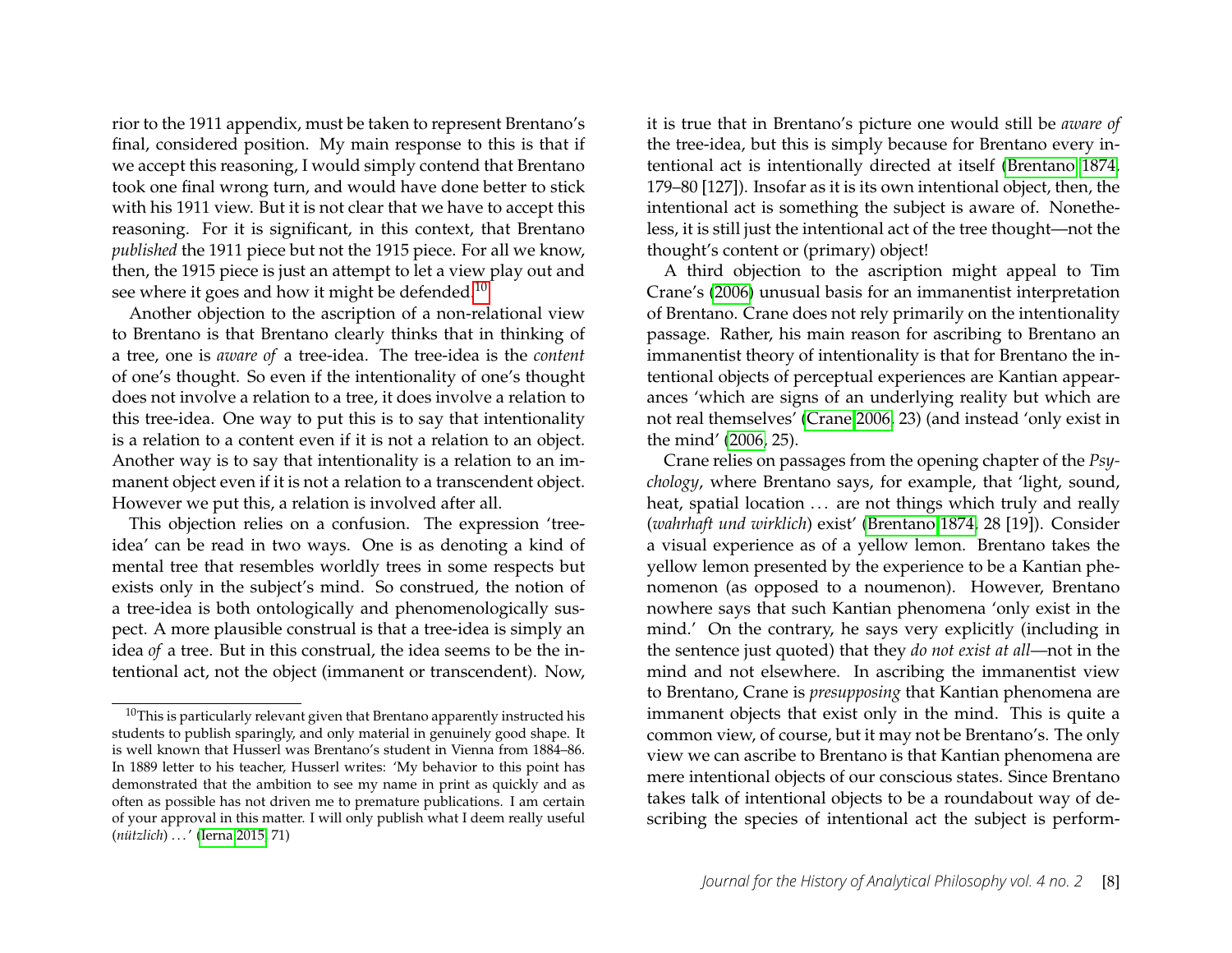ing, this is how he would take talk of Kantian phenomena as well. This explains why he says that Kantian phenomena do not 'really and truly exist.' After all, his view—as interpreted above—is that *merely-intentional objects* do not really and truly exist. They are useful fictions and not *entia realia*.

In addition, Crane's interpretation does not extend to nonperceptual experiences, since those are not directed at Kantian phenomena. But Brentano's theory of intentionality is supposed to apply to non-perceptual acts such as judgments and decisions. So Crane's interpretation has no real chance of applying generally.

#### <span id="page-9-0"></span>**5. Objections to the View**

Let us assume that Brentano's mature theory really was as I claim. I want to end by considering objections to the theory itself.

An immediate objection is that the view ascribed to Brentano fails to do justice to the pull of the relational conception of intentionality. It is not just English or German that have a relational surface grammar for intentional ascriptions; all known languages do. Surely there is some underlying reason why they are all forced to do so.

I have already indicated the reason Brentano is likely to proffer for this phenomenon. The elusiveness of conscious experience forces us to describe its phenomenal character indirectly. There is a kind of 'direct-ineffability' of conscious states, in the sense that such 'effability' as they admit is always indirect. One might wonder why *that* should be the case, but perhaps the contrast between the private character of conscious states and the public nature of language could be the explanation here.

One way to appreciate the pull of the relational conception is this. One symptom of the fact that carrying is a relation is that the active-voice 'Jimmy is carrying Johnny' seems to mean

the same as the passive-voice 'Johnny is carried by Jimmy.' Remarkably, the same holds for intentional statements: 'Jimmy is thinking of Johnny' means the same as 'Johnny is thought of by Jimmy' (or indeed 'Johnny is the object of Jimmy's thought'). This suggests that thinking-of is just as relational as carrying.

In response, however, Brentano could deny that 'Jimmy is thinking of Johnny' means the same as 'Johnny is thought of by Jimmy'—when left unparaphrased. Statements  $S_1$  and  $S_2$ cannot mean the same if they differ in truth value: given that the world is the same, they must be saying something different about it if one ends up true and the other ends up false. It is significant, then, that 'I am thinking of Bigfoot' and 'Bigfoot is thought of by me' have different truth values: the first is true but the second untrue. On Russell's [\(1905\)](#page-15-3) view, 'Bigfoot is thought of by me' is false, as is 'The present king of France is bald'; on Strawson's [\(1950\)](#page-15-4) view, 'The present king of France is bald' has a third, 'neutral' truth value intermediate between truth and falsity—and so does 'Bigfoot is thought of by me.' Using the term 'untrue' to cover both falsity and the neutral truth value (if there is one), we can say that on all standard semantic views 'Bigfoot is thought of by me' is untrue (unless paraphrased, of course). Accordingly, it cannot mean the same as the true 'I am thinking of Bigfoot.'

Another objection in the same spirit is that there is still something hard to swallow in the non-relational account. For the phenomenology of being in an intentional state often involves a feeling of bearing a relation to something in the outside world. This is most obvious with perceptual experience: the phenomenology of having a visual experience of a yellow lemon is a phenomenology of bearing a distinctive perceptual relation to an object standing before one (a *Gegenstand* indeed).

It is hard to know how Brentano would respond to this objection, but here is one possible line. We may concede this: when I have a visual experience of a yellow lemon, I experience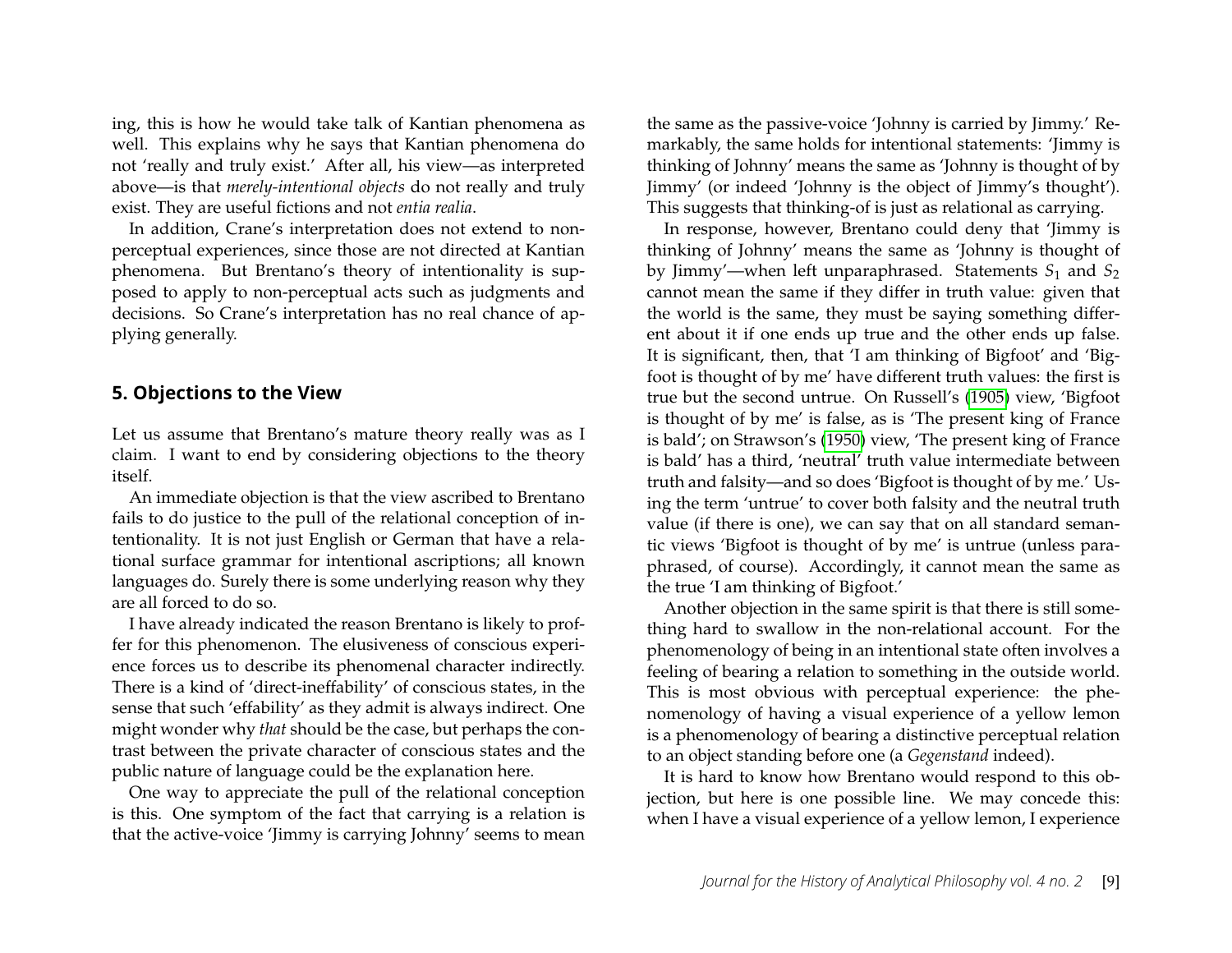a *feeling of perceptually connecting* to the lemon. In a way, the experience's overall phenomenology says more than 'here is a yellow lemon'; it says something like 'here is a yellow lemon I am perceptually connecting to.' Thus if I am hallucinating a yellow lemon before me, but there happens to be a lemon of the same color, shape, and size just there, it is natural to assess the experience as *non*-veridical, and non-veridical purely in virtue of its phenomenology [\(Searle 1983;](#page-15-5) [Kroon 2013\)](#page-14-12). If so, the feeling of perceptually connecting to the lemon is a component of the experience's overall phenomenology, in addition to the yellow-lemon component. So it is true that perceptual experience includes a phenomenology of perceptual connection to an object. However, as just noted, this feeling of perceptual connection, like any feeling, may or may not be veridical. And when it is non-veridical, the subject need not *in fact* perceptually connect to anything. Thus although this is a phenomenology *as of* bearing a relation to something, *having* the phenomenology does not require actually bearing a relation to something. The having of a phenomenology never guarantees that the phenomenology is *veridical*. To that extent, the fact that the experience of being in an intentional state involves a phenomenology as of bearing a relation to something does not tell against a non-relational metaphysic of intentionality. The non-relational account can readily admit that intentional states involve such a phenomenology but insist that a relation is actually instantiated only when this phenomenology is veridical. Since what makes an intentional state the intentional state it is, and an intentional state at all, is independent of whether the state is veridical or not, the fact that a veridical intentional state involves a relation does not imply that what makes that state the intentional state it is (and an intentional state at all) is that relation.

Perhaps the most formidable objection to Brentano's mature theory is due to [Moran](#page-15-0) [\(1996\)](#page-15-0). Adapting Jackson's [\(1977\)](#page-14-13) argument against the adverbial theory of perception, [Moran](#page-15-0) [\(1996,](#page-15-0)

9–10) claims that Brentano's 'adverbial view' faces a 'daunting problem': it cannot account for the similarity or type-identity among some intentional states. I have suggested that Brentano does not *have* an adverbial view, but a 'subjectist view'; nonetheless, Moran's objection can be reformulated to target that. Compare (a) a dragon-visualizer, (b) a unicorn-visualizer, and (c) a horse-seer. Clearly, (a) resembles (b) more than it resembles (c). The most straightforward explanation of this would be that (a) and (b) share an aspect or component that (c) lacks. But since 'visualizer' is not a syntactic part of 'dragon-visualizer' and 'unicorn-visualizer' (think of 'apple' and 'pineapple' again), Brentano cannot identify a component that (a) and (b) might share. He thus lacks the resources to explain, or even accommodate, this resemblance fact.

One might respond that incomposite, structureless states can also resemble, and the way in which they do could apply to the case of (a)–(c). Someone who believes that colors are simple, monadic, structureless features can still admit that red is more similar to orange than to yellow. Being a dragon-visualizer might resemble being a unicorn-visualizer more than being a horse-seer in the same way. One problem with this response is that the objector may reverse it to claim that a monadic conception of color has no resources to explain resemblance facts. But the main problem is that it seems to misrepresent how one could grasp what a *horse-visualizer* is. On the face of it, once we possess the concepts of dragon-visualizer and horse-seer, we can 'put together' the concept of a horse-visualizer, without having to go through a separate process of concept acquisition.[11](#page-10-0) But if subjectism is true, we would have to acquire the concept of a horse-visualizer in the same laborious way as the

<span id="page-10-0"></span> $11$ This capacity is related to, or parallels in some way, what [Fodor \(1975\)](#page-14-14) called the 'productivity' of thought: the fact that any subject who grasps the proposition that John loves Mary has all the resources needed to grasp the proposition that Mary loves John, needing no further learning or acquisition process.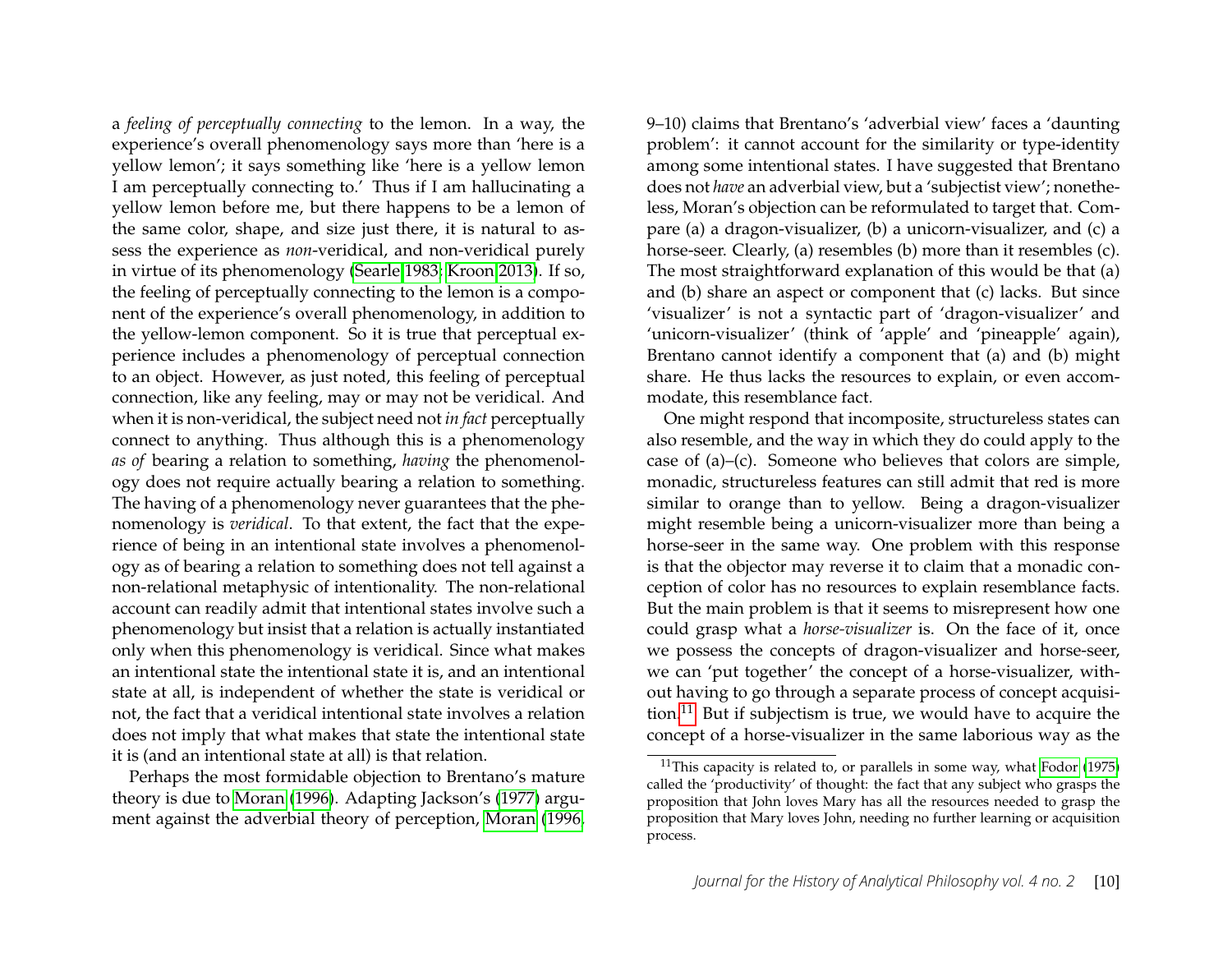concepts of dragon-visualizer and horse-seer. For 'visualizer' is not a component of 'dragon-visualizer' and 'horse' is not a component of 'horse-seer,' so they could not be separated and recombined.[12](#page-11-0)

A better response to the objection is to claim that although in Brentano's picture a state such as (a) has in some sense no components, it nonetheless has a *structure*, indeed potentially combinatorial structure. The obvious problem with this response is that it is unclear how it might work: normally, we think of an entity's *structure* as precisely a matter of its having different parts, or components, bearing certain interrelations. It is unclear, then, how the property of being a dragon-visualizer could have a structure despite having no components. However, Brentano's mereology (his theory of part-whole relations) provides him with surprising resources to address this problem.

Brentano's mereology differs from modern-day Classical Mereology in several important respects. The one that will concern us here is that while Classical Mereology operates with a single notion of parthood, Brentano's distinguishes two notions:

[O]ne may be able to distinguish parts that are actually *separable* from one another, until one reaches parts where such ... separation can no longer take place ... However, even these ultimate actually separate parts, in some sense, can be said to have further parts ... To differentiate these from others, we may refer to them as *distinctional* parts. [\(Brentano 1982,](#page-14-15) 13 [16]; my italics)

Brentano distinguishes between *separable* and *distinctional* parts, then. Here is one example in which these come apart:

Someone who believes in [mereological] atoms believes in corpuscles which cannot be dissolved into smaller bodies. But even so he can speak of halves, quarters, etc. of atoms: parts which are distinguishable even though they are not actually separable. (Ibid.)

By 'atoms' Brentano means not the entities referred to as atoms in physics, but the entities genuinely admitting of no physical division. A physics' atom with one proton and three electrons does have separable parts, since we can separate the electrons from the proton—we can 'split the atom.' The proton too has separable parts—the quarks making it up. But the electrons have no separable parts. It is impossible to 'split the electron.' Still, even though we cannot separate *in reality* different parts of electron *E*, we can distinguish *in thought* different parts of it. We can call the top half of *E* 'Jimmy' and the bottom half 'Johnny.'[13](#page-11-1) Jimmy and Johnny are thus *distinguishable* parts of *E*, but not *separable* parts. Brentano calls them *distinctional* (*distinktionelle*) parts, or sometimes *divisiva*. [14](#page-11-2)

There are also cases of *bilateral* mere distinguishability. Brentano offers as an example an individual blue dot at location *L* [\(Brentano 1982,](#page-14-15) 14 [18]). According to Brentano, the dot's particular blueness and its particular *L*-locatedness are mutually inseparable. The very same individual dot could not be located elsewhere, nor differently colored [\(1982,](#page-14-15) 15 [19])—a differently colored dot would be a different dot, and likewise for a differently located dot. Accordingly, the dot's particular blueness cannot survive the dot's loss of *L*-locatedness and vice versa. It follows that that particular blueness trope and that particular

<span id="page-11-0"></span><sup>12</sup>Observe that in the case of colors, it is *not* plausible that we acquire the concept of orange by 'putting together' the concepts of red and yellow. Rather, we seem to require going again through the laborious process of acquiring the concept of orange 'from scratch.' (This claim is compatible with the possibility of acquiring a concept of a missing shade of blue in the more direct way; the point is that this cannot work for such concepts as orange, which are 'too distant,' in some sense, from red and yellow to be acquired in the same way.) In this respect, we can see that the cases of color concepts and intentional-state concepts are disanalogous.

<span id="page-11-1"></span><sup>13</sup>More precisely, since *E* has a determinate mass *m*, we can divide *m* by half and consider each of *E*'s two halves independently.

<span id="page-11-2"></span> $14$ For more details on Brentano's mereology, see [Baumgartner and Simons](#page-14-16) [\(1994\)](#page-14-16) and [Kriegel](#page-14-17) [\(2017\)](#page-14-17).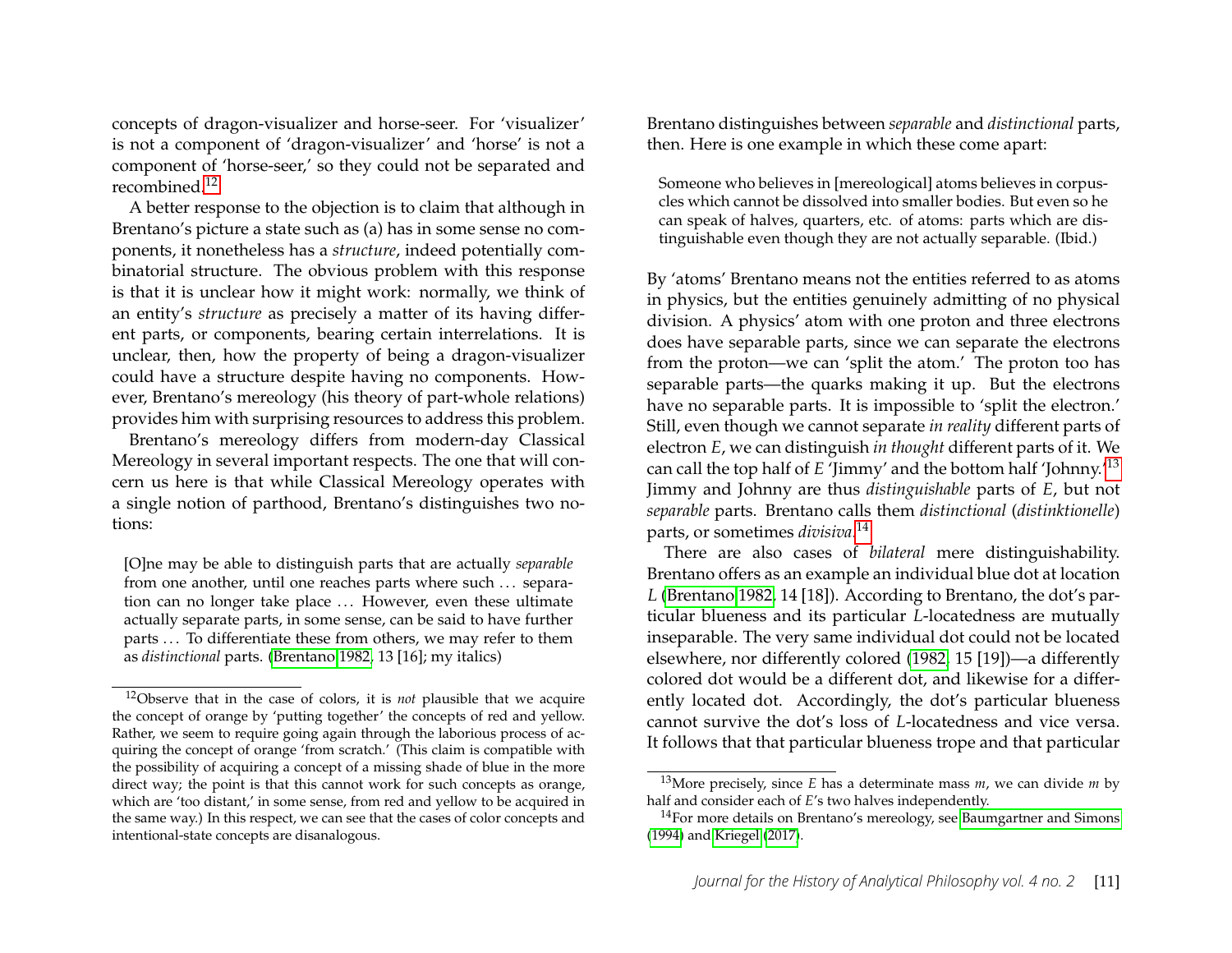*L*-locatedness trope are mutually inseparable parts of the dot.<sup>[15](#page-12-0)</sup> Another example, perhaps more compelling, draws on Aristotle's discussion in the *Physics* of the relationship between *A*'s agency and *B*'s patiency when *A* acts upon *B*. In a dictation from 1908, Brentano seems to treat these as mutually inseparable parts of the transaction between *A* and *B*:

Aristotle said that an action and a passion are the same: '*A* brings about *B*' and '*B* is brought about by *A*' appear to say the same thing. In such cases, the same accident would be ascribed to two things, though in a different way to each. [\(Brentano 1933,](#page-14-9) 55 [49])

Note that in such cases of bilateral mere distinguishability, it is natural to consider that in reality we have only one entity on our hands: one dot, one transaction. This stands to reason: since distinctional parts are parts that can be distinguished in thought but not separated in reality, in reality what we have in these cases is just the whole.

This notion of bilateral mere distinguishability may shed new light on the Jackson-Moran problem—the problem of how to account for similarity among intentional states by appeal to combinatorial structure. One way to make sense of this may be to hold that although intentional states do not have *separable parts*, they do have *distinctional parts*. This is what their *structure* consists in. On the standard view, intentionality is a relation between an intentional act and an intentional object, construed as mutually separable. An alternative picture, however, may construe the intentional act and the merely-intentional object as two mutually merely distinctional parts of a single whole. In that scenario, the intentional state has no *components*, in the sense of separable parts, but it does have *structure*, in the sense that we can *distinguish* different aspects of it. We can *think* of it in different ways, just as we can think of a causal transaction as *A* acting on *B* or as *B* being acted upon by *A*. These distinguishable aspects of an intentional state constitute its structure, and explain, or at least enable, purely combinatorial concept acquisition. A subject who acquired the concepts of dragonvisualizer and horse-seer, could *distinguish* within these concepts (i) an act-aspect to do with visualizing or seeing and (ii) an object-aspect to do with dragons or horses. She could distinguish these even if these are not separable components of the relevant intentional states. She could then 'put together' these aspects in different combinations, thereby acquiring the concepts of a horse-visualizer and dragon-seer. The suggestion is speculative, of course, but the model it offers does recover combinatorial concept acquisition while insisting on the nonrelational nature of intentionality.

Is there any evidence that Brentano took the intentional act and the merely-intentional object to be mutually merely distinguishable? It would seem so:

As in every relation, two correlates can be found here [in intentionality]. The one correlate is the act of consciousness, the other is that which it is directed upon ... The two correlates are only distinctionally separable from one another. And so we have here again two purely distinctional parts of the pair of correlates, one of which [the act] is real, the other [the merely-intentional object] is not. [\(Brentano 1982,](#page-14-15) 21–2 [23–4])

When *S* visualizes a yellow lemon, we can distinguish *in thought* a visualization element and a yellow-lemon element. Even if *in reality* there are not two separate entities here, we can tell apart these two distinctional parts of the experience. We should be able, accordingly, to acquire the concept of a visualization experience and the concept of a lemon-ish experience. Once we have, we can recombine these concepts with others like them.<sup>[16](#page-12-1)</sup>

<span id="page-12-0"></span><sup>&</sup>lt;sup>15</sup>I am using here the modern notion of a trope to speak of a particular, dated property instantiation [\(Williams 1953\)](#page-15-6). This is similar to—perhaps the same as—the Aristotelian notion of an 'individual accident.' The mature Brentano rejects the existence of tropes and properties alike, but I avail myself of these notions here to make sense of his view of intentionality.

<span id="page-12-1"></span><sup>&</sup>lt;sup>16</sup>It might be objected that the quoted passage only undermines the non-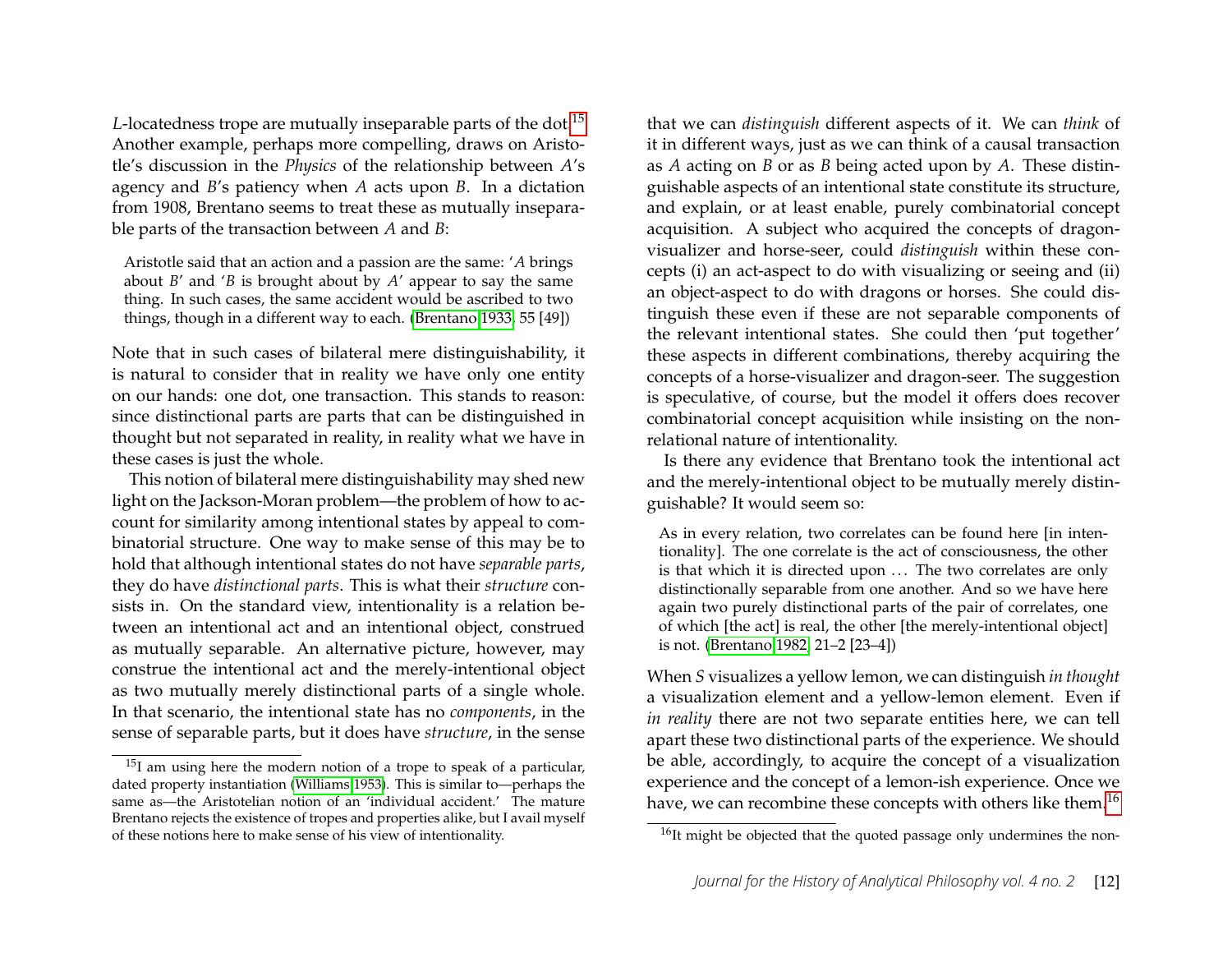Jackson's [\(1977\)](#page-14-13) original objection to adverbialism pressed the compositionality of adverbial paraphrases from another angle as well. Adapted to the subjectist context, we might put Jackson's objection as follows: from '*S* is thinking of a dragon,' one can validly infer '*S* is thinking'; but from '*S* is a dragonthinker,' one *cannot* infer '*S* is a thinker.' For 'dragon-thinker' is a syntactically unstructured predicate, so making this inference would be akin to inferring '*x* is an apple' from '*x* is a pineapple.'

In response, note first that although '*x* is a pineapple, therefore *x* is an apple' is a bad inference, '*x* is a strawberry, therefore  $x$  is a berry' is a good one—even though they seem superficially similar. What makes the latter inference good, it seems, is the availability of a certain bridge premise, which we may formulate as 'A strawberry is a species of berry' (contrast 'An apple is a species of pineapple'). The question, then, is whether a similar bridge principle is available to Brentano. And the answer seems positive: 'A dragon-thinker is a species of thinker' is as plausible as 'A strawberry is a species of berry.' Accordingly, it *is* possible to correctly infer '*S* is a thinker' from '*S* is a dragonthinker.' The point is that although 'dragon-thinker' is syntactically simple, it is not true that its *only* relation to 'thinker' is morphological. Another relation is the genus/species relation: 'dragon-thinker' picks out a species of what 'thinker' picks out.

It is this further relation that licenses the inference.<sup>[17](#page-13-0)</sup>

#### **6. Conclusion**

I conclude that the subjectist version of intrinsicalism about intentionality can withstand the main objections against it. In the first half of the paper, I have argued that this view was Brentano's mature theory of intentionality. On this view, intentional statements do not state that a relation holds between a subject and an object. Rather, they state that a subject undergoes an intrinsic modification; intentional-object talk is just an indirect way of describing such intrinsic modifications and classifying subjects according to them.

#### **Acknowledgements**

For comments on a previous draft, I am grateful to Lionel Djadaojee, Anna Giustina, and two referees for the *Journal for the History of Analytical Philosophy*. I have also benefited from presenting drafts of this chapter at École Normale Supérieure, Kings' College London, and the University of Liege. I am grateful to the audiences there, in particular Géraldine Carranante, Arnaud Dewalque, Bob Hale, Zdenek Lenner, Alice Martin, Denis Seron, and Mark Textor. For useful exchanges and conversions of relevance, I am grateful to Ben Blumson, Davide Bordini, Johannes Brandl, and Hamid Taieb.

# **Uriah Kriegel** Jean Nicod Institute theuriah@gmail.com

relational reading of Brentano, since it speaks of a *relation* between the act and the object. But this is a 'relation' between two merely distinctional parts of a single entity. As noted, *in reality* there are not two separate entities here. To take another Aristotelian example, we can distinguish in thought between the road from Athens to Thebes and the road from Thebes to Athens, and we can speak of 'relations' between these (the relation of collocation, for example); but obviously, in reality there is only one road, not two. And since there are not two roads, there can be no genuine *relation* between them. Why, then, does Brentano speak of an intentional *relation* in this passage? It may well be that at this point Brentano's conception of intentionality was somewhat unstable, employing both relational thinking and the notion that intentional acts and intentional objects are not actually two separate entities, and that all this got ironed out later on.

<span id="page-13-0"></span><sup>&</sup>lt;sup>17</sup>It might be objected that '*S* is a dragon-thinker' still fails to recover the exact inferential profile of '*S* thinks of a dragon,' since the latter supports an inference to '*S* thinks' *without* need of a bridge principle, whereas the former does not. This seems right to me, but it also seems like a minor liability on the paraphrase. Arguably, it is permissible for a paraphrase to be *somewhat* revisionary —indeed, this is often the *point* of the paraphrase.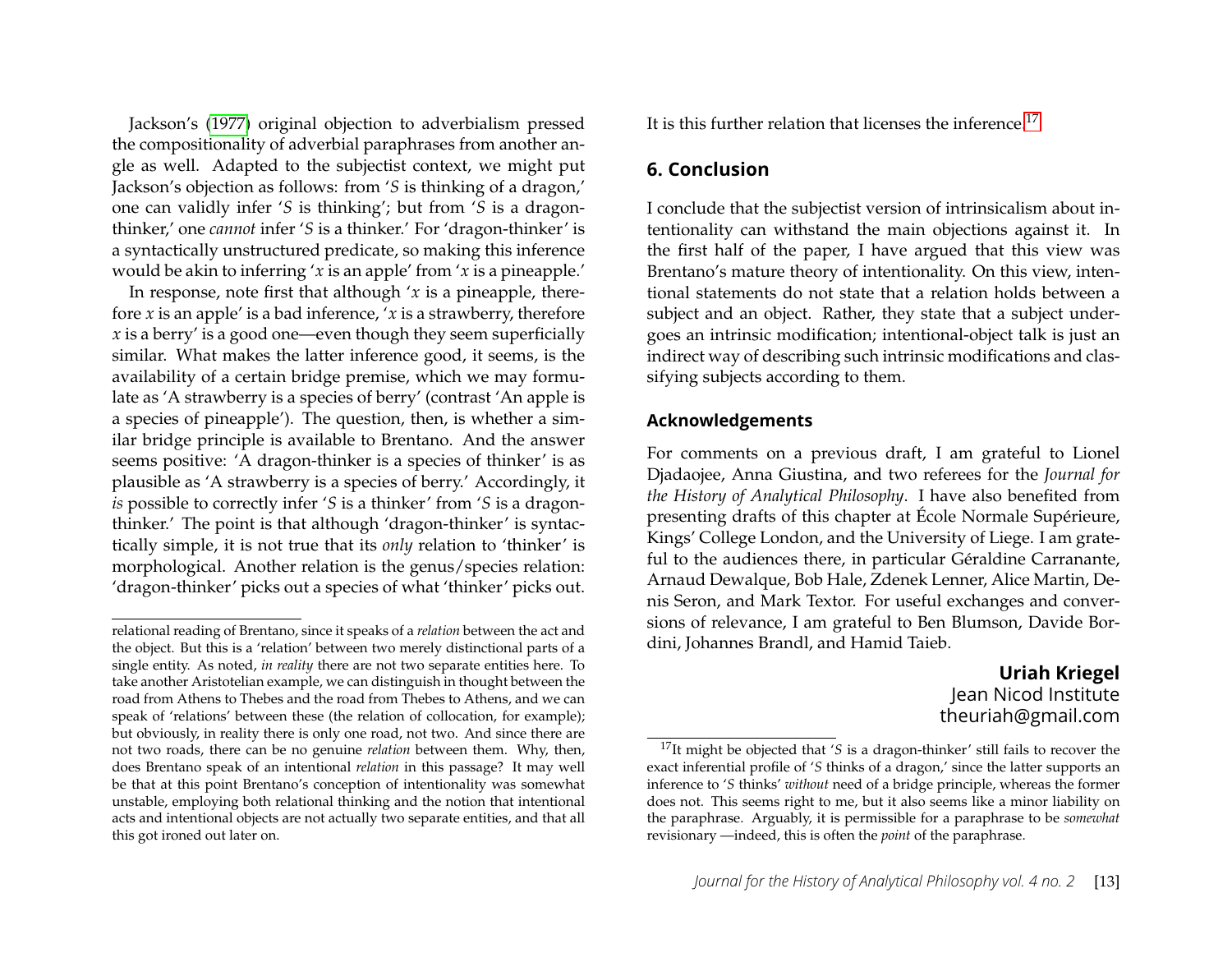## **References**

- <span id="page-14-16"></span>Baumgartner, W. and P. Simons, 1994. 'Brentano's Mereology.' *Axiomathes* 1: 55–76.
- <span id="page-14-3"></span>Brandl, J., 2005. 'The Immanence Theory of Intentionality.' In *Phenomenology and Philosophy of Mind*, edited by D. W. Smith and A. L. Thomasson, pp. 167–182. Oxford: Clarendon.
- <span id="page-14-0"></span>Brentano, F. C., 1874. *Psychologie von empirischen Standpunkt*, edited by O. Kraus. Leipzig: Felix Meiner. English translation *Psychology from an Empirical Standpoint*, translated by A. C. Rancurello, D. B. Terrell, and L. L. McAlister. London: Routledge, 1973.
- <span id="page-14-4"></span>, 1911. 'Klassifikation der psychischen Phänomene, Anhang.' English translation 'Appendix to the Classification of Mental Phenomena', in [Brentano](#page-14-0) [\(1874\)](#page-14-0), pp. 211–42.
- <span id="page-14-5"></span>, 1930. *Wahrheit und Evidenz*, edited by O. Kraus. Leipzig: Felix Meiner. English translation *The True and the Evident*, translated by R. M. Chisholm, I. Politzer, and K. Fischer. London: Routledge, 1966.
- <span id="page-14-9"></span>, 1933. *Kategorienlehre*, edited by A. Kastil. Leipzig: Felix Meiner. English translation *The Theory of Categories*, translated by R. M. Chisholm and N. Guterman. The Hague: Martinus Nijhoff, 1981.
- <span id="page-14-15"></span>, 1982. *Deskriptive Psychologie*, edited by R. M. Chisholm and W. Baumgartner. Hamburg: Felix Meiner Verlag. English translation *Descriptive Psychology*, translated by B. Müller. London: Routledge, 1995.
- <span id="page-14-1"></span>Chrudzimski, A., 2001. *Intentionalitätstheorie beim frühen Brentano*. Dordrecht: Springer.
- <span id="page-14-8"></span>Chrudzimski, A. and B. Smith, 2004. 'Brentano's Ontology: From Conceptualism to Reism.' In *The Cambridge Companion to Brentano*, edited by D. Jacquette, pp. 197–219. Cambridge: Cambridge University Press.
- <span id="page-14-2"></span>Crane, T., 2006. 'Brentano's Concept of Intentional Inexistence.' In *The Austrian Contribution to Analytic Philosophy*, edited by M. Textor, pp. 20–35. London: Routledge.
- <span id="page-14-14"></span>Fodor, J. A., 1975. *The Language of Thought*. Cambridge, MA: Harvard University Press.
- <span id="page-14-11"></span>Ierna, C., 2015. 'A Letter from Edmund Husserl to Franz Brentano from 29 XII 1889.' *Husserl Studies* 31: 65–72.
- <span id="page-14-13"></span>Jackson, F.C., 1977. Perception: A Representative Theory. Cambridge: Cambridge University Press.
- <span id="page-14-7"></span>Kriegel, U., 2011. *The Sources of Intentionality*. Oxford and New York: Oxford University Press.
- <span id="page-14-10"></span>(2015. 'Thought and Thing: Brentano's Reism as Truthmaker Nominalism.' *Philosophy and Phenomenological Research* 91: 153–180.
- <span id="page-14-17"></span>, 2017. 'Brentano's Mereology.' In *The Routledge Handbook of Brentano and the Brentano School*, edited by U. Kriegel. Oxford and New York: Routledge.
- <span id="page-14-12"></span>Kroon, F., 2013. 'Phenomenal Intentionality and the Role of Intentional Objects.' In *Phenomenal Intentionality*, edited by U. Kriegel, pp. 137–55. Oxford and New York: Oxford University Press.
- <span id="page-14-6"></span>Meinong, A., 1904. 'On the Theory of Objects.' Reprinted in *Realism and the Background of Phenomenology*, edited by R. Chisholm, pp. 76–117. Glencoe: Free Press, 1960.